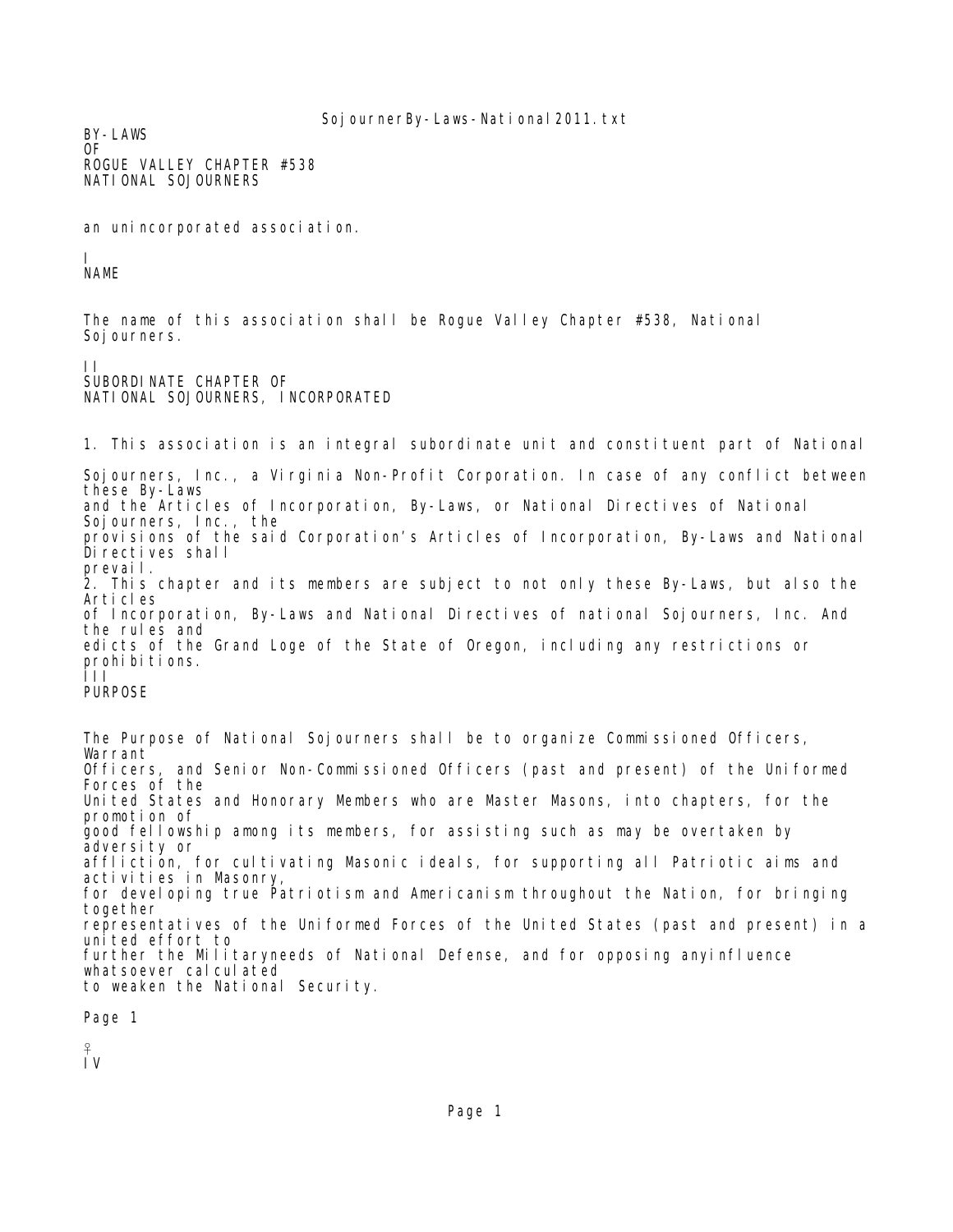MEMBERSHIP

1. Membership shall be open to citizens of the United States who are Master Masons in good standing in any duly constituted lodge of Master Masons recognized by and maintaining fraternal relations with a majority of the regular Grand Lodges in the United States and Who: are serving or have served honorably as Commissioned Officers, Warrant Officers or Senior Non-Commissioned Officers in the Uniformed Forces of the United States or have served in time of war as a Commissioned Officer, Warrant Officer, or Senior Non-Commissioned Officer or the equivalent in an Armed Service of a nation allied with the Unite States or; are regularly elected to honorary membership. 2.There shall be four classes of membership as follows: a. Active Members: Shall be those who are serving or have served honorably as Commissioned Officers, Warrant Officers, or Senior Non-Commissioned Officers, regular or reserve, of the United States in the Army, Navy, Air Force, Marine Corps, Coast Guard, Public Health Service, Oceanic and Atmospheric Service, or predecessor services, of in the Nation Guard or Militia of the United States as defined in Title 10 U.S. Code, Section 311, or who have served in time of war as a Commissioned Officer, Warrant Officer or Senior Non-Commissioned Officer, or the equivalent, in an Armed Service of a nation allied with the United States. b. Honorary Members: Those who are ineligible for active membership but who have been regularly elected to honorary membership in this chapter in recognition of meritorious service to the Nation and/or Masonry. Honorary members, excluding Grand Masters, Past Grand Masters, Grand Secretaries and elected Grand Lodge Officers, may not exceed 15% of the chapter's active membership. c. Dual Membership: A member of another Sojourner chapter, active or honorary, may become a dual member by election in this chapter. A dual member will pay the full dues, including the national per capita tax. Dual honorary members will count against the 15% limit. d. Multiple Membership: A member of another chapter, active or honorary may hold multiple membership, by election in this chapter. Chapter dues will be paid; however, no national per capita tax shall be collected. 3. All members shall have the same rights and privileges in this chapter. 4. Persons qualified and desiring active membership in this camper shall make written application submitting the same to the Chairman of the Membership Committee. Within thirty days of receipt of the application, the Membership Committee must submit their recommendations to the chapter at a regular meeting. At a subsequent meeting of the members the appellant may be elected to membership by majority vote of those attending and voting. Payment of dues will not be made until after the applicant has been elected to membership. Page 2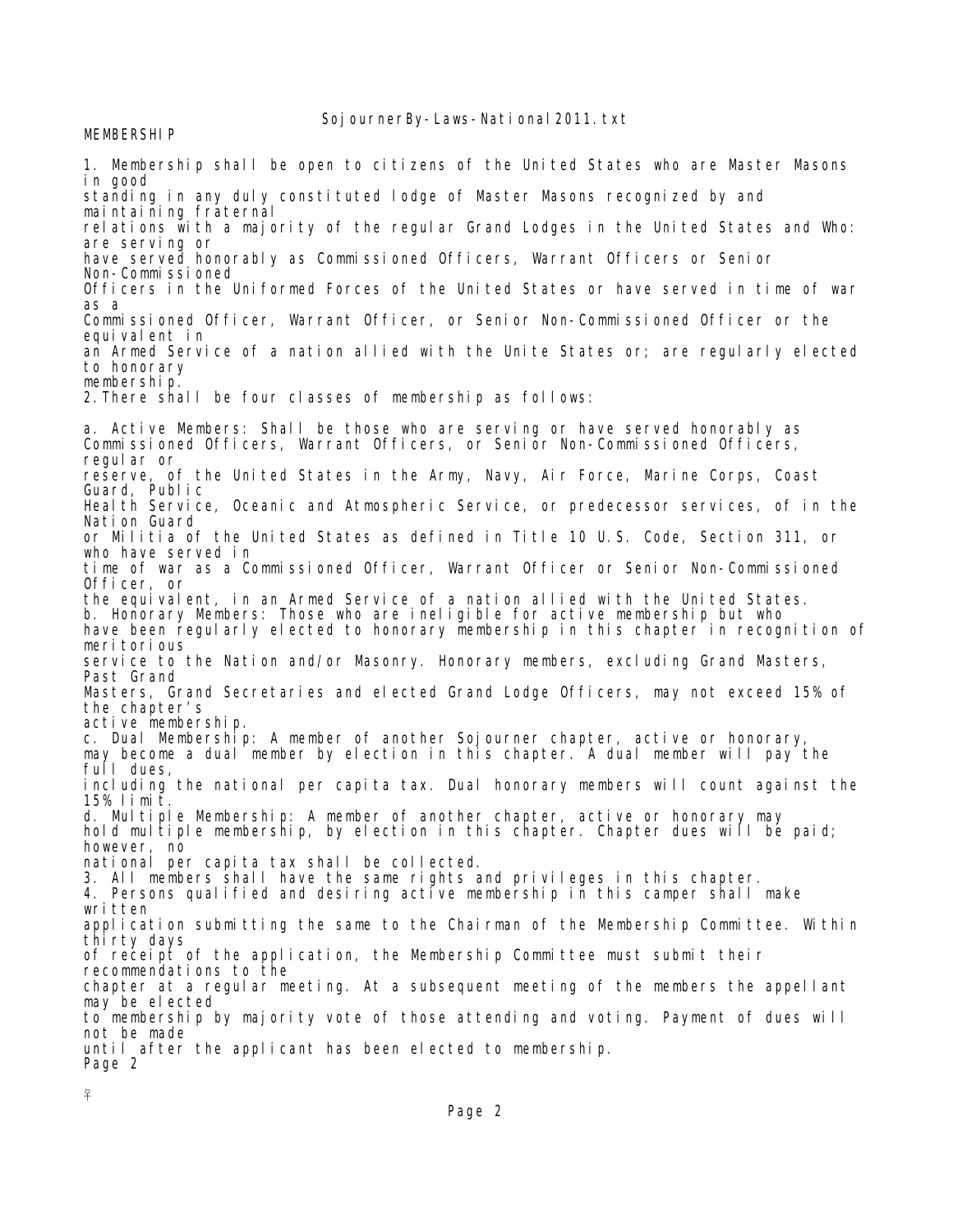5. Any member of this chapter may recommend a person for honorary membership by submitting the person's name and other pertinent information to the Membership Committee. Within a reasonable time thereafter, the Membership Committee must submit its recommendations to the members at a regular meeting. After such recommendation has been submitted, the person so recommended for honorarymembership maybe elected to honorary membership by unanimous vote of those present and voting. Members are cautioned NOT to inform prospective honorary members that they are bing considered for honorary membership. Once a person has been elected to honorary membership, the President or other member so appointed will inform the individual. Should and individual not be elected to honorary membership, nothing further needs to be accomplished and, since the individual will not have been informed of the ailing to be so elected, the chapter will not suffer an embarrassment. Initiation fees, firs year's national per capita and the Sojourner medal will be given to all honorary members with the understanding that they will be liable for subsequent years dues.  $\mathbf{V}$ DUES 1. Regular Dues: The members at the annual meeting shall determine the amount of regular dues. The regular dues shall be in addition to the national per capita tax and initiation fees. 2. MEMBERSHIP-IN-PERPETUITY: Any Sojourner in good standing in this chapter or anyother chapter maybecome a Member-in-Perpetuityin this chapter by making written application for the same and accompanied by the required fee. Members-in-Perpetuity shall be exempt from paying all further dues. 3. In Memoriam Membership-in-Perpetuity: Deceased Master Masons who would have met the chapter's membership eligibility criteria may be granted In Memoriam Membership-in-Perpetuity. Sponsors must make written appellation for the same accompanied by the required fee. No further dues shall be required. 4. Members, who have not paid required dues by April 1, will be dropped from the roles. VI OFFICERS 1. The elective officers of the chapter shall be: a. President e. Secretary/Treasurer b. 1st Vice President f. Marshal c. 2nd Vice President g. Chaplain d. 3rd Vice President Page 3 q 2. The appointed officers of the chapter may be: a. Judge Advocate c. Historian b. Surgeon d. Color Bearer 3. The term of office for all officers shall be for one year or until their successors have been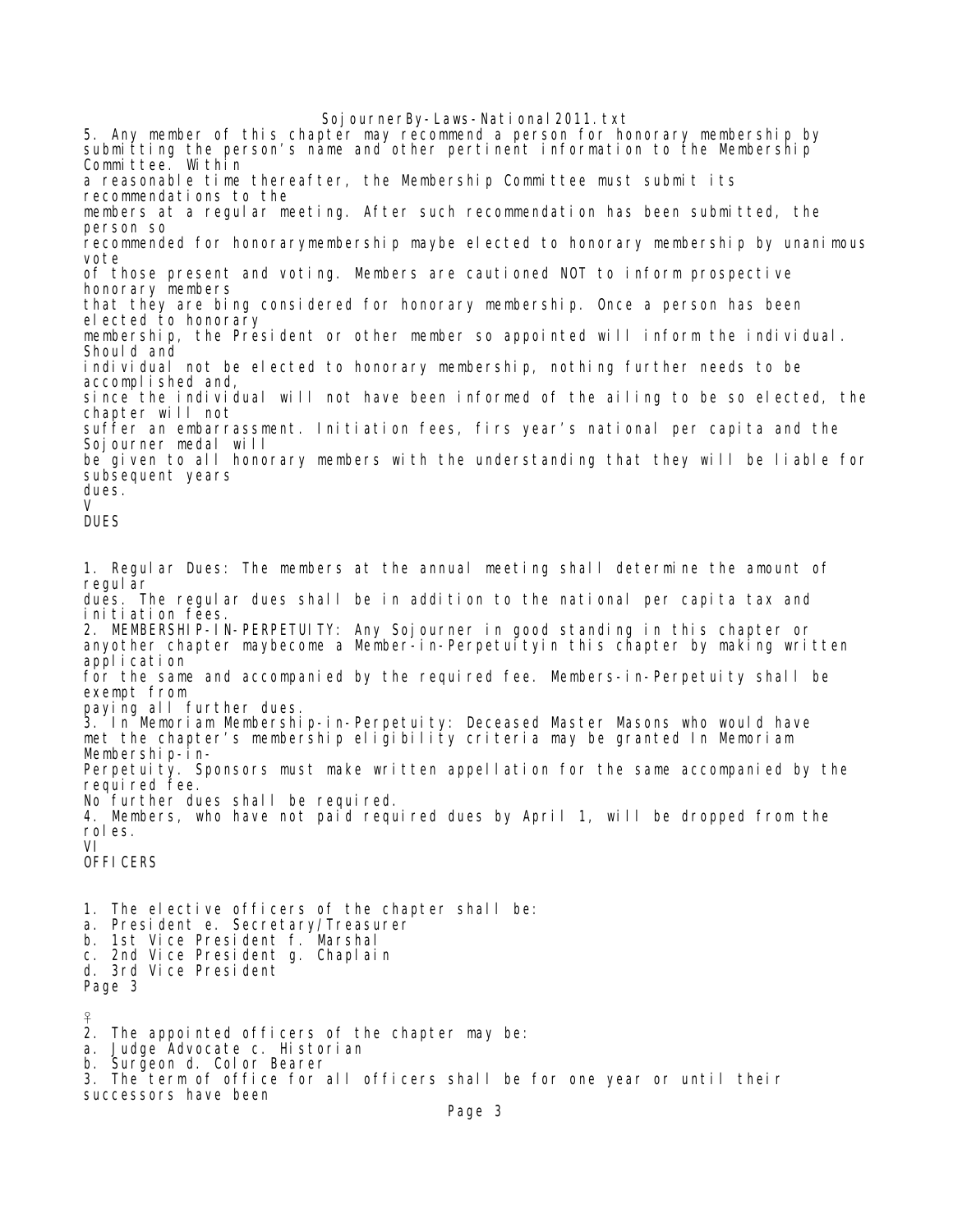elected. Officers may succeed themselves in office. The office of Secretary and Treasurer may be Combined. VII DUTIES OF OFFICERS

1. The President shall be the Chief Executive Officer of the chapter and shall exercise overall supervision over att chapter affairs. He shall, when present, preside over all chapter meeting and shall be a member ex-officio of all committees except the Nominating Committee. 2. The First Vice President shall, in the absence or disability of the President, perform the duties of the President and when so acting shall have all of the powers and shall be subject to all the restrictions upon the President. 3. The Second Vice President shall, in the absence or disability of the First Vice President, perform the duties of the First Vice President. The Second Vice President normally shall be the chairman of the Program Committee. 4. The Third Vice President shall, in the absence or disability of the Second Vice President, perform the duties of the Second Vice President. The Second Vice President normally shall be chairman of the Membership Committee. 5. The Secretary shall keep a record of everything that needs to be written, prepare and publish chapter bulletins and maintain and publish a roster of members. He shall collect dues and turn over to the Treasurer, issue membership cards, give notice of special meeting, if any, and act a custodian of the chapter records. 6. The Treasurer shall maintain adequate and correct accounts of the properties and funds of the chapter including all receipts and disbursements. The Treasurer shall deposit all funds in the chapter account. The Treasurer may disburse chapter funds for the payment of all routine bills and statement received or as directed by the members. The Treasurer shall submit a monthly financial report to the chapter. 7. The Marshal shall verify members and guests seeing that none enter who are not eligible, that they sign the register and that they are properly introduced. He shall have custody of and maintain the chapter colors, Bible, charter and other items necessary to conduct the meeting. He shall act as cashier and collect fees for dinners, fines, or other charges incurred at chapter meeting, Page 4

₽

turning same over to the Treasurer.

8. The Chaplain shall Conduct the devotional portion of the chapter, give the Opening and Closing Prayers and in coordination with the President, render such aid and assistance to members and their families in times of sickness and distress as deemed advisable. 9. The Judge Advocate shall render legal assistance and submit legal opinions when requested and assist the President concerning parliamentary procedure. Page 4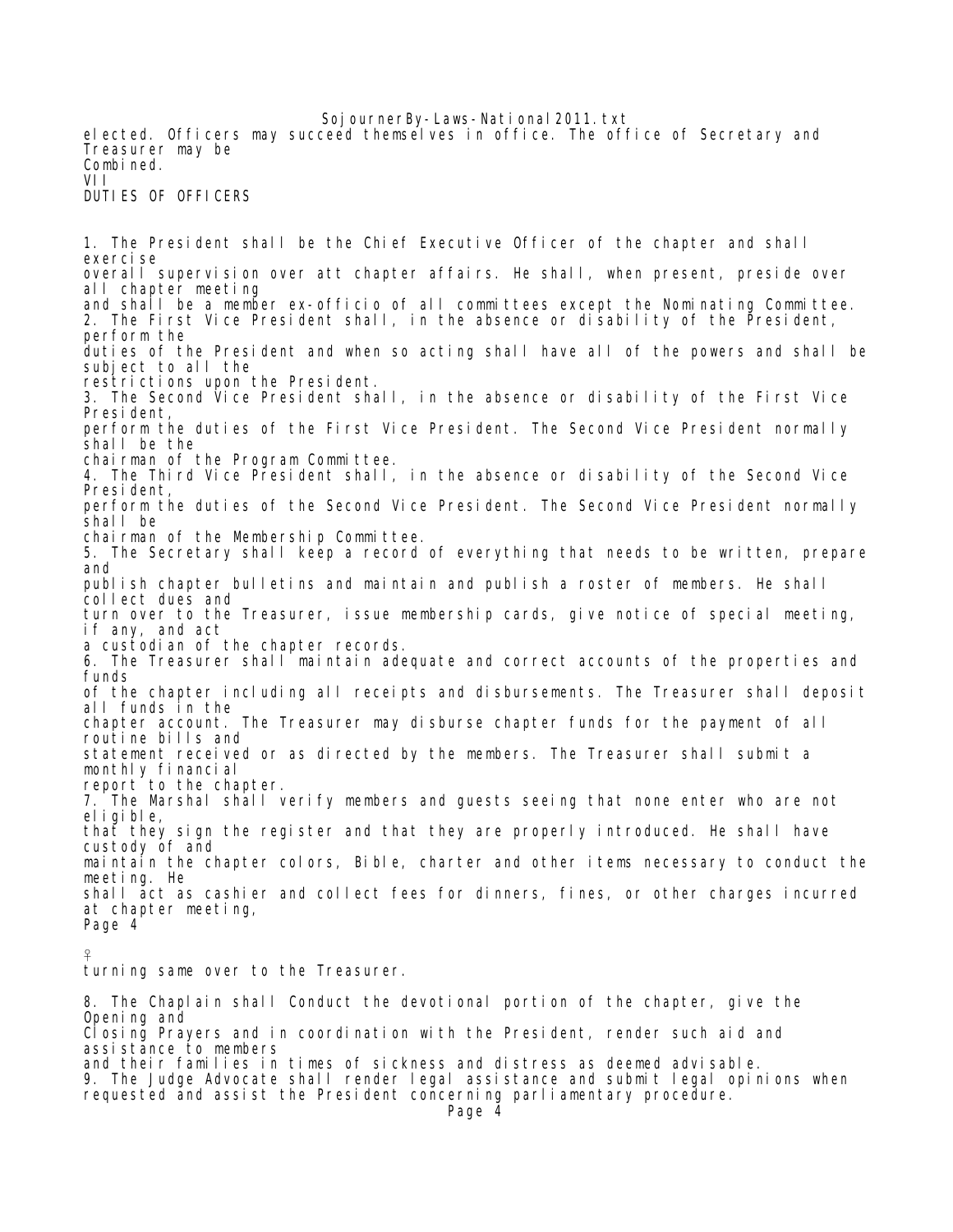Soj ournerBy-Laws-National 2011. txt 10. The Surgeon shall render aid to the sick. 11. The Historian shall collect, compile and maintain the historical data pertaining to the chapter, submitting a report on the same from time to time, at least annually. 12. The Color Bearer shall maintain and post the Colors at all chapter meetings. VIII ELECTIONS 1. Annually not less than two months prior to the annual meeting (Note: normally May for Chapters on the 1 Jul-30 June "Sojourner Year"), the President shall appoint at least three members of the chapter to act as the Nominating Committee to nominate officers to serve for the ensuing year. 2. The Nominating Committee shall choose its own chairman and shall submit its nominations, in writing, at the April meeting. 3. Election of officers shall be held during the May meeting. Nominations may be made from the floor; however, no nominee's name may be submitted without such nominee's prior consent. If there be more than one nominee for any office, a written ballot shall be cast. The Nominating Committee shall conduct all elections. IX COMMITTEES 1. The chapter shall have the following Standing Committees and may have such other committees as the President may appoint: \*a. Americanism Committee \*b. Bridge of Light Committee \*c. Membership Committee \*d. Education and Training e. ROTC Committee f. Audit Committee g. Telephone Committee Page 5 q h. By-Laws Committee I. Essay Committee \*Required by Paragraph 12.6, National By-Laws. 2. The President shall appoint at least three members to each committee. The President shall also appoint the chairman of all committees, except the Nominating Committee. 3. The duties of the committees shall be as follows: a. Americanism Committee shall formulate and direct a program to promote Americanism and Patriotism in the chapter and the surrounding communities in accordance with the National Directives. b. Bridge of Light (BOL) Committee shall formulate and direct the Bridge of Light Program to strengthen relations between the chapter and the local Masonic Bodies with special emphasis on the Blue Lodges. It shall consist of sufficient members to enable a member to represent and maintain liaison with each of the following Masonic Lodges, Namely: Warren Lodge #10, Jacksonville; Kerby Lodge #18, Kerby; Ashland Lodge #23, Ashland; Klamath Falls Lodge #77, Klamath Falls; Grants Pass Lodge #84, Grants Pass; Medford Lodge #103, Medford;

Page 5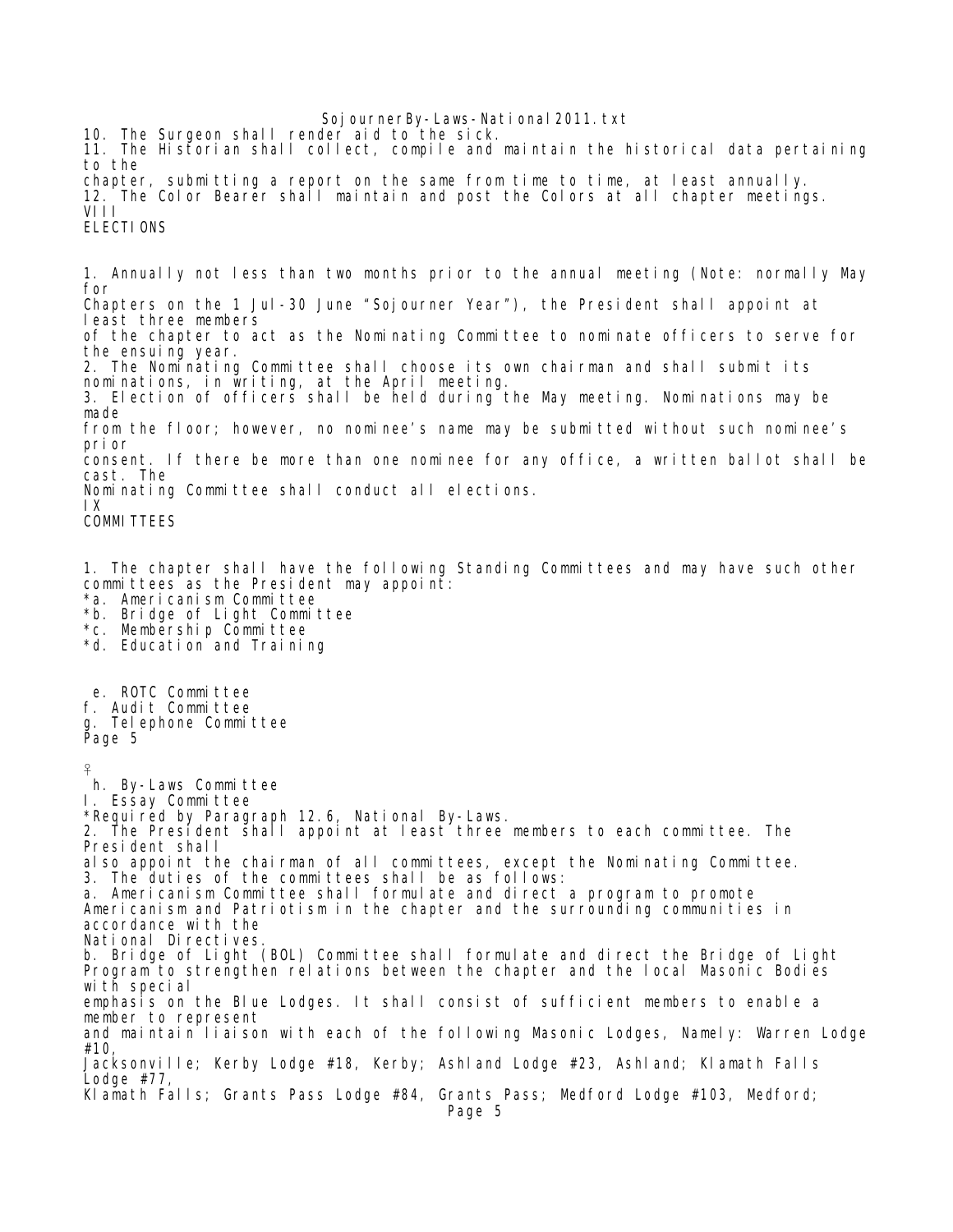Cascade Lodge #208,Shady Cove; and Rogue River 226, Grants Pass. c. Membership Committee shall be responsible for the operation of the Membership Program in accordance with National Directives. Theyshall receiveallapplications for membership, conduct investigation and make recommendations to the chapter on each applicant. The Membership Committee shall also investigate and make recommendations concerning any person whose name has been submitted to the committee for honorary membership. The committee shall also initiate and maintain a vigorous campaign for new members at all times. d. Nominating Committee shall perform the duties prescribed in Article VIII of these By-Laws. e. ROTC Committee shall conduct, in conjunction with local schools (and/or colleges) with ROTC programs, a program for the presentation of the ROTC Awards. f. Audit Committee shall audit the reports of the Treasurer at the end of each fiscal year. The audit shall verify receipts, disbursements and bank balance on had at the end of the year. The Audit Committee shall also prep0are a report categorizing all income and expenditures for the year. g. Telephone Committee maintains regular contact with chapter members to keep abreast of their status, encourage attendance at chapter functions and keep the chapter officers up-todate on chapter conditions. h. By-Laws Committee shall receive, investigate and report to the chapter all recommendations for proposed changes to these By-Laws. Insofar as practical, reports and recommendations concerning proposed changes should be submitted to the chapter withinthirtydays of receipt. I. Essay Committee shall conduct an essay contest concerning Patriotism among sixth grade students in specified schools. Page 6 ₽ X MEETINGS 1. Annual Meetings shall be conducted on the 2nd Monday of June of each year for the purpose of electing officers, assessing dues and such other business as maybe necessary or desirable. 2. Regular Meetings of the chapter shall be conducted monthly on the 2nd Monday of each month. 3. Special Meetings may be held at any time at the call of the President or upon request by at least one-third of the members in writing, setting forth the purpose of the special meeting. No business may be conducted at such special meeting other than that specified in the notice calling for the special meetings, which notice shall set forth the purpose for which the meeting is called. XI QUORUM AND VOTING

1. Five members of the chapter shall constitute a quorum for all meetings.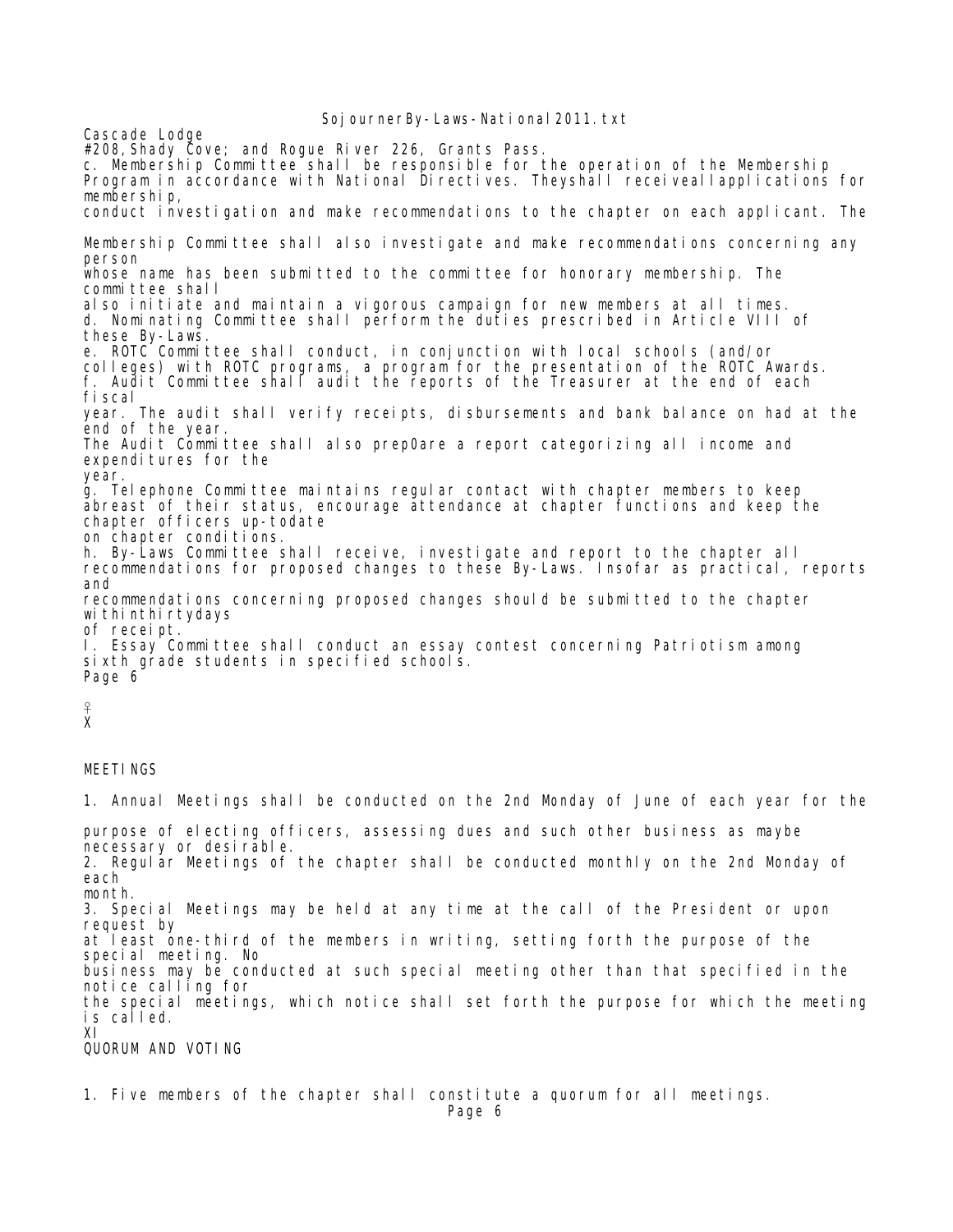Soj ournerBy-Laws-National 2011. txt 2. Every act or decision done or made by a majority of the members present and voting at a regularly scheduled or properly published special meeting at which a quorum is present, except an action to amend these By-Laws, shall be binding. 3. Voting shall be by the person. No proxies are permitted. 4. Voting shall be by voice, except for contested chapter office(s) or when a motion made, seconded and duly passed by a majority of those present and voting for a written ballot; voting shall then be by secret written ballot. XII DI SCI PLI NARY PROCEEDINGS

All disciplinary actions by the chapter shall be in accordance with Article 18 of the National By-Laws and national Regulation 18.3

XIII FISCAL YEAR

st th

The fiscal year of this association shall begin on July 1 and end on June 30 of each year.

Page 7

₽ XIV

CAMP OF HEROES OF '76

The Camp White Camp, Heroes of '76, is auxiliary to and dependent upon this chapter which is responsible for it proper functioning. The Heroes Camp shall terminate and cease to exist when this chapter ceases to exist.

XV DISPOSITION ON DISSOLUTION

Upon dissolution of the chapter, all funds, records and properties shall be accounted for and handled in accordance with National Regulation 12.7

XVI AMENDMENTS

These By-Laws may be amended at any regular or special meeting called for that purpose by a tw0thirds vote of the members present and voting, providing that written notice os such proposed amendment shall have be submitted at least thirty days prior to the meeting at which the proposed amendment is to be voted upon.